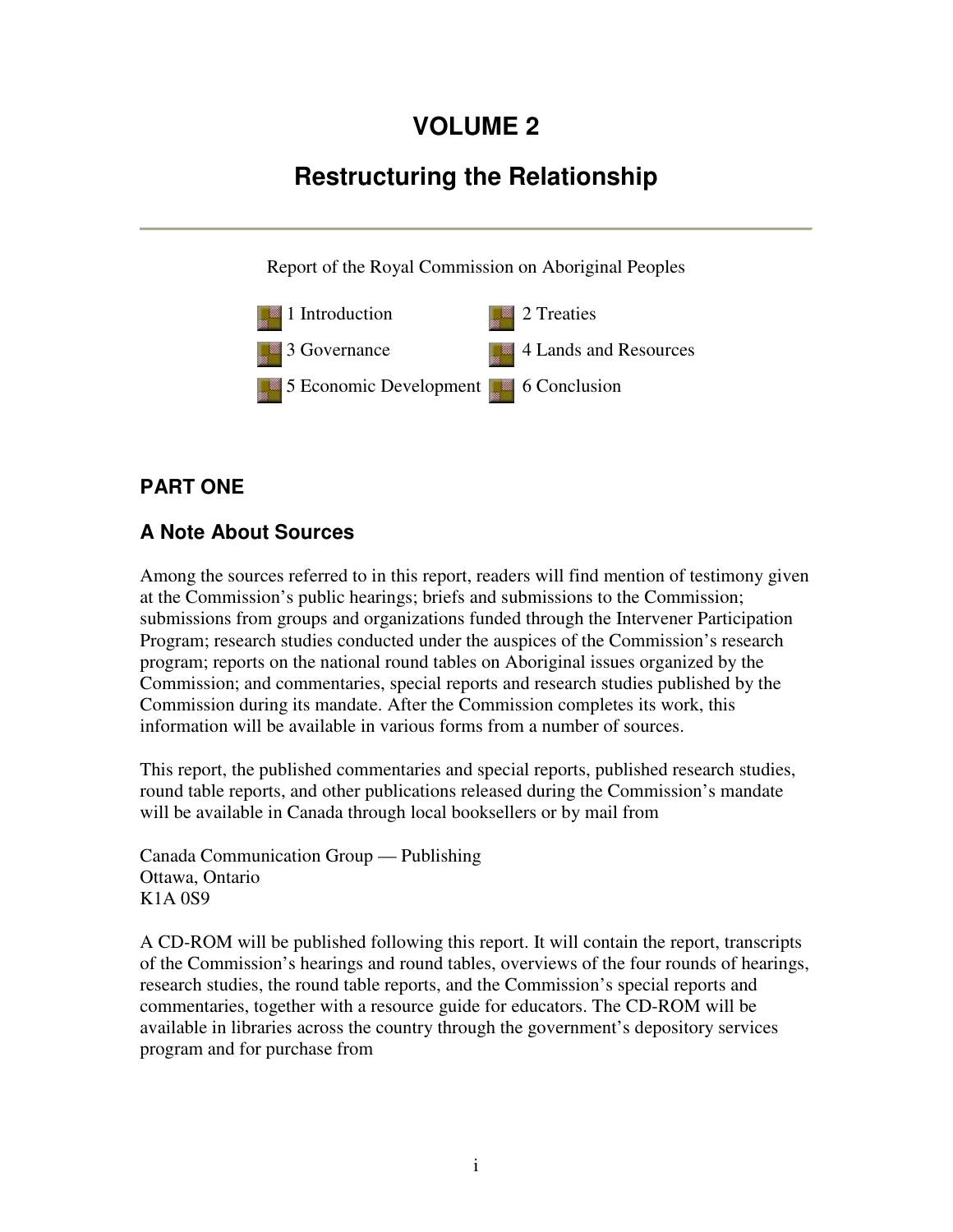Canada Communication Group — Publishing Ottawa, Ontario K1A 0S9

Briefs and submissions to the Commission, as well as research studies not published in book or CD-ROM form, will be housed in the National Archives of Canada after the Commission completes its work.

#### **A Note About Terminology**

The Commission uses the term *Aboriginal people* to refer to the indigenous inhabitants of Canada when we want to refer in a general manner to Inuit and to First Nations and Métis people, without regard to their separate origins and identities.

The term *Aboriginal peoples* refers to organic political and cultural entities that stem historically from the original peoples of North America, not to collections of individuals united by so-called 'racial' characteristics. The term includes the Indian, Inuit and Métis peoples of Canada (see section 35(2) of the *Constitution Act, 1982*).

*Aboriginal people* (in the singular) means the individuals belonging to the political and cultural entities known as Aboriginal peoples.

The term *Aboriginal nations* overlaps with the term Aboriginal peoples but also has a more specific usage. The Commission's use of the term nation is discussed in some detail in Volume 2, Chapter 3, where it is defined as a sizeable body of Aboriginal people with a shared sense of national identity that constitutes the predominant population in a certain territory or collection of territories.

The Commission distinguishes between local communities and nations. We use terms such as *a First Nation community* and *a Métis community* to refer to a relatively small group of Aboriginal people residing in a single locality and forming part of a larger Aboriginal nation or people. Despite the name, a First Nation community would not normally constitute an Aboriginal nation in the sense just defined. Rather, most (but not all) Aboriginal nations are composed of a number of communities.

Our use of the term *Métis* is consistent with our conception of Aboriginal peoples as described above. We refer to Métis as distinct Aboriginal peoples whose early ancestors were of mixed heritage (First Nations, or Inuit in the case of the Labrador Métis, and European) and who associate themselves with a culture that is distinctly Métis. The more specific term *Métis Nation* is used to refer to Métis people who identify themselves as a nation with historical roots in the Canadian west. Our use of the terms Métis and Métis Nation is discussed in some detail in Volume 4, Chapter 5.

Following accepted practice and as a general rule, the term *Inuit* replaces the term *Eskimo*. As well, the term *First Nation* replaces the term *Indian*. However, where the subject under discussion is a specific historical or contemporary nation, we use the name